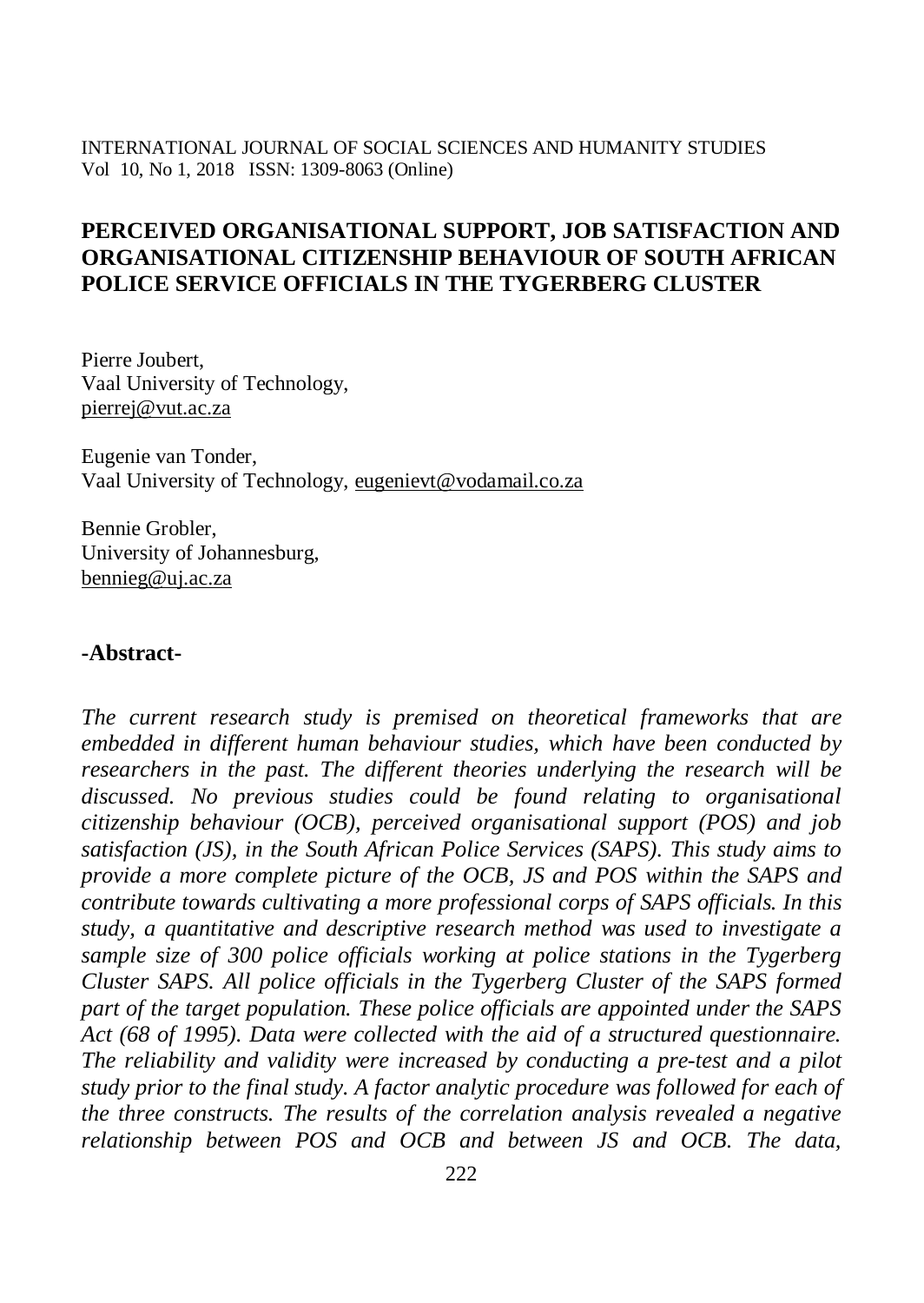*however, indicated positive correlations between JS and POS. Findings and recommendations in this study are important to government, SAPS, individual members and commanders as they provide information regarding types of activities and interventions to enhance perceived organisational support, job satisfaction and behaviours associated with organisational citizenship.*

**Keywords:** perceived organisational support, job satisfaction, organisational citizenship behaviour, police official, South African Police Service

JEL classification: **J53, M12, M54**

### **1. INTRODUCTION**

The South African Police Service (SAPS) Strategic Plan acknowledges that police stations serve local communities and are the windows for the community to look at the SAPS as it is at this level that the vast majority of the citizens of the country access the services provided by the SAPS (Republic of South Africa, 2010). The level of service delivery at police stations is dependent on the level of professionalism of personnel dealing with the public to whom the SAPS renders a service. The Strategic Plan also emphasises the need for the SAPS to ensure that communities are provided with a professional, authoritative and respectful service (Republic of South Africa, 2010). According to Colakoglu, Culha and Atay (2010), employees can be viewed as the most valuable assets for most organisations in the service sector due to the benefits of achieving satisfactory performance. For the SAPS, these benefits will entail delivering on the organisation's vision of ensuring that all inhabitants live in a safe and secure environment. According to Faull (2013), the concept police professionalism is still an undefined, elusive concept in the South African context but can be associated with a fair, polite and efficient service. Organisational citizenship behaviour (OCB) is essentially an organisational behaviour that is characterised by going beyond what is expected in role requirements or role descriptions and is seen as a key driver of individual and organisational performance (Organ, 1988). Bolino, Turnley and Bloodgood (2002) indicate that OCB is critical for organisational effectiveness. According to Kazemipour, Amin and Pouseidi (2012), it is almost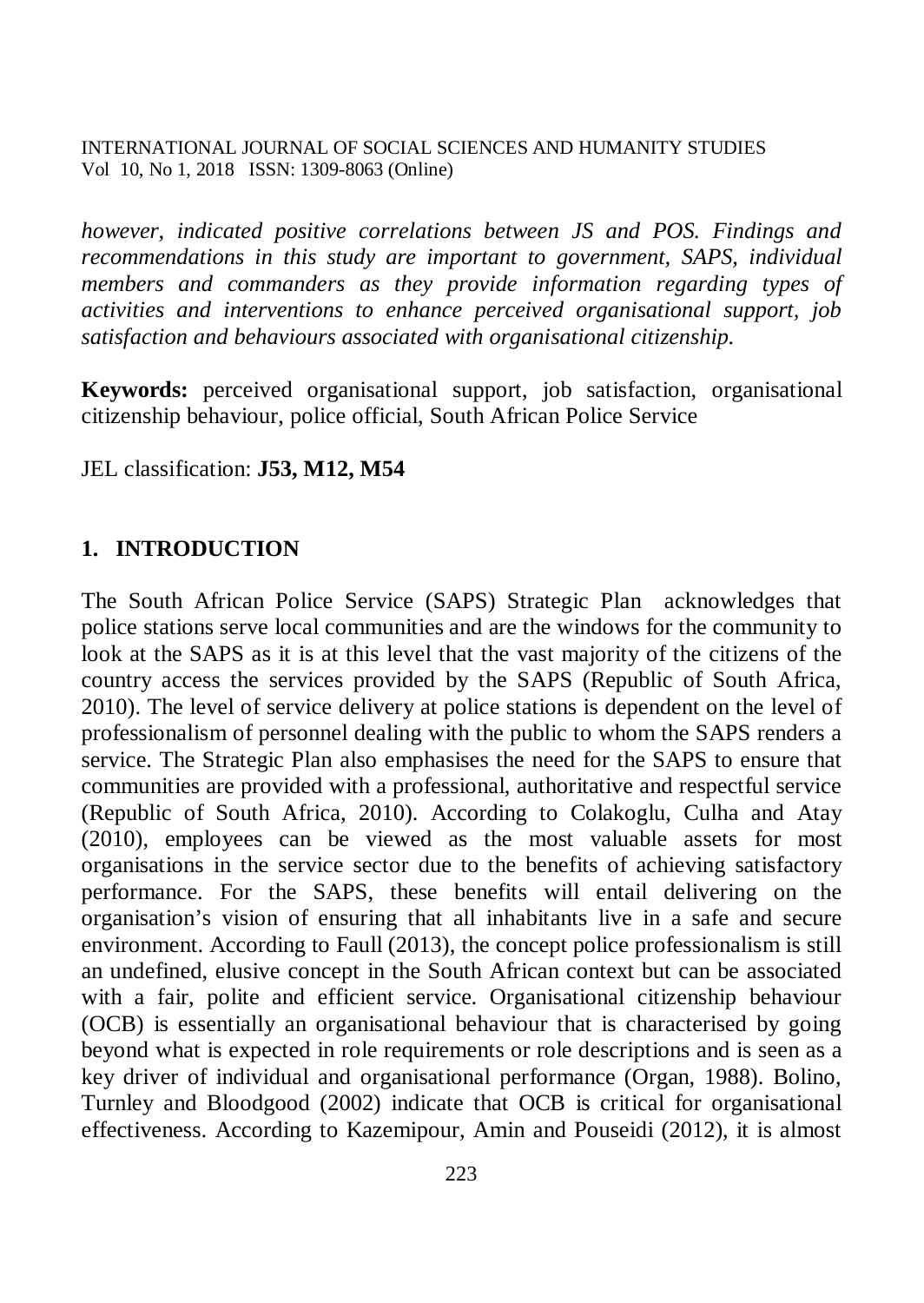impossible to attain the high level of organisational effectiveness needed when employees do not perform more than just their assigned duties. Although OCB is believed to be a spontaneous initiative taken by employees, the organisation is able to influence and promote OCB in the workplace by means of employee motivation and by creating the opportunity for employees to display OCB (Organ, 1997, Podsakoff & MacKenzie, 1997).

There is ample empirical evidence that the mediating influence of job satisfaction (JS) could be because perceived organisational support (POS) is related to higher JS and JS motivates greater OCB (Ladebo, Abubaker & Adamu, 2011). Perceived organisational support is defined as "the degree to which employees believe the organisation values their contribution and cares about their well-being" (Bishop, Goldsby & Neck, 2002), while JS is defined as an indication of employee wellbeing, which refers to the positive affect an employee has towards certain aspects of the job (Ladebo et al*.,* 2011). The Social Exchange Theory (SET) proposes that employees are in interactions with the organisation and are motivated by expected inducements in exchange for their contribution to the organisation (Blau, 1964). According to Nadiri and Tanova (2010), there is a strong linkage between JS and performance in the service industry. A satisfied employee will engage in better service delivery and this will positively influence customer confidence (Nadiri & Tanova, 2010). This study is also based on the premises of the Organisational Support Theory (OST), which explains that to meet socio-emotional needs of employees and to determine the organisation's readiness to reward increased work effort, employees develop perceptions and beliefs concerning the extent that the organisation values their contributions and cares about their well-being (Eisenberger, Stinglhamber, Vandenberghe, Sucharski & Rhoades, 2002). Sufficient evidence exists that OCB is associated with individual and organisational performance (Organ, 1988; Podsakoff & MacKenzie, 1997; Podsakoff, MacKenzie, Paine & Bachrach, 2000; Podsakoff, Whiting, Podsakoff & Blume, 2009; Ladebo et al*.,* 2011).

Thus, it appears from the literature that POS and JS are seen as influencing OCB but the possible reciprocal effects of these behavioural constructs on one another, especially in the public service sector, seems to be missing or have been poorly researched. This study aims to provide a more complete picture of the OCB, JS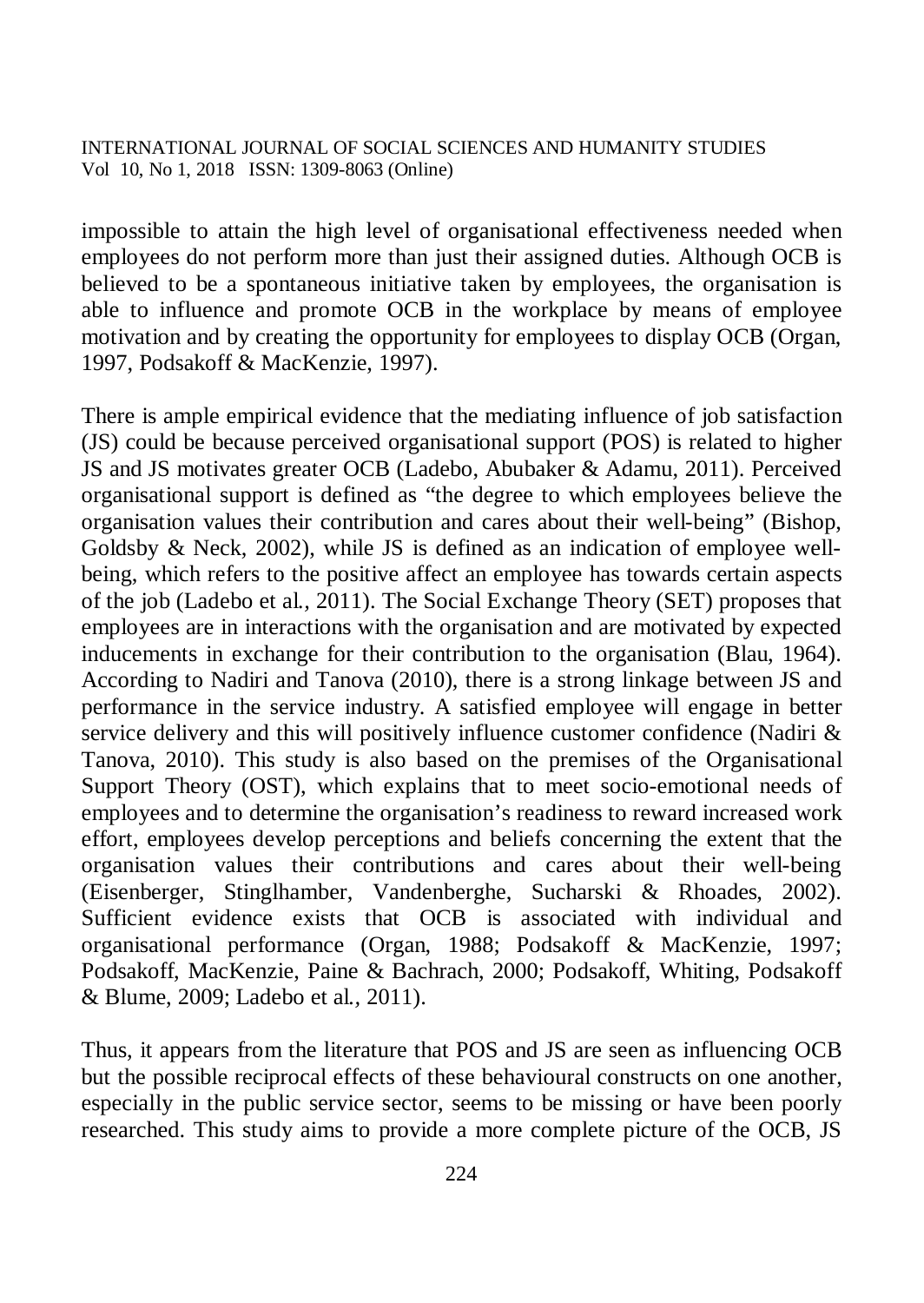and POS within the SAPS and to contribute towards cultivating a more professional corps of SAPS officials. The influence of POS and JS on OCB as well as the reciprocal influence in SAPS, Tygerberg Cluster, will be explored further.

### **2. CONCEPTUAL FRAMEWORK**

The proposed framework (Figure 1) depicts the differences in relations between the types of social exchange and employee attitudes and behaviours. The theoretical argument from the initial literature study culminates in the conceptual model that hypothesises the relationships between POS, JS and OCB. However, as the relationship between POS, JS and OCB is unknown in the SAPS, one would have to determine more than just correlation coefficients, therefore, structural equation modelling (SEM) was used to explore these relationships.



H1: POS influences JS in a non-recursive way.

H2: POS influences OCB in a non-recursive way.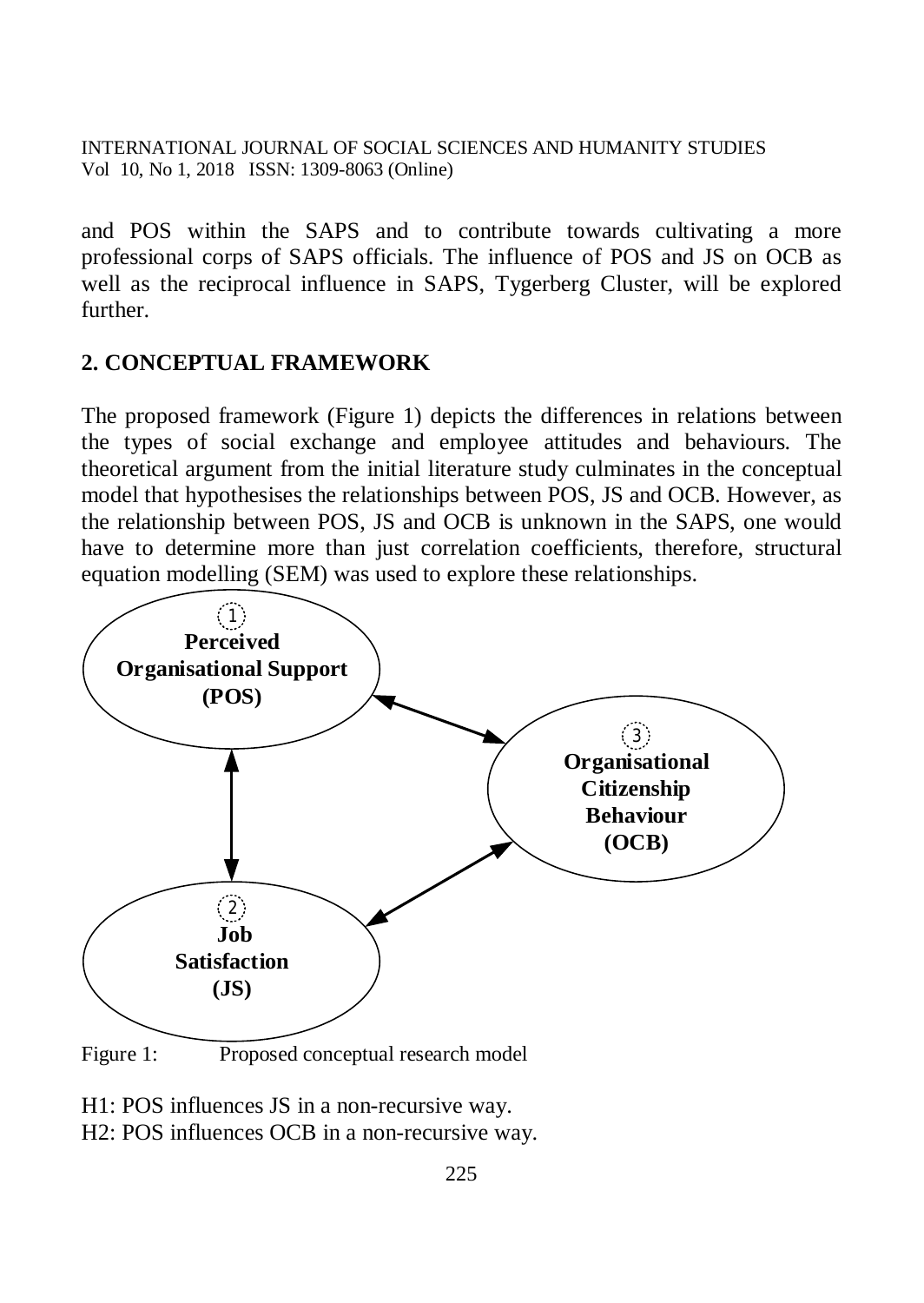H3: JS influences OCB in a non-recursive way.

# **3. LITERATURE REVIEW**

Ladebo et al*.* (2011) found that employees who perform aspects involved in OCB function as a bond holding the organisational community together and improve the well-being of the organisation. The literature on employment relations indicates that employees engage in cooperative behaviour as a personal obligation to assist co-workers and the organisation. Where there are undue signs of inequity, unfair treatment and unfulfilled personal goals by employees in the work environment, employees refuse to display OCBs (Ladebo et al., 2011). Podsakoff et al*.* (2000) examine the various types of behaviour associated with OCB that have been identified in the literature and report seven themes that were identified, namely helping behaviour, sportsmanship, organisational loyalty, organisational compliance, individual intuitiveness, civic virtue and self-development.

According to Borman (2004), personal support includes helping others by offering suggestions, teaching them useful knowledge and skills and directly performing some of their tasks. Personal support also includes cooperating with others by accepting suggestions and placing team objectives ahead of personal interest. Borman (2004) proposed that organisational support includes representing the organisation favourably by defending and promoting it and by showing loyalty during organisational hardship. Employees support the organisation's mission and objectives by complying with reasonable rules and procedures and by suggesting improvements.

Rhoades and Eisenberger (2002) identified three main ways in which employees perceive positive treatment from their organisations: (1) through supervisor support; (2) through rewards and favourable job conditions; and (3) through fair policies and practices. POS is defined in the current study as the extent to which SAPS personnel at police stations in the Tygerberg Cluster, Western Cape, perceive that their contributions are valued by their organisation and that the SAPS leadership care about their well-being and welfare.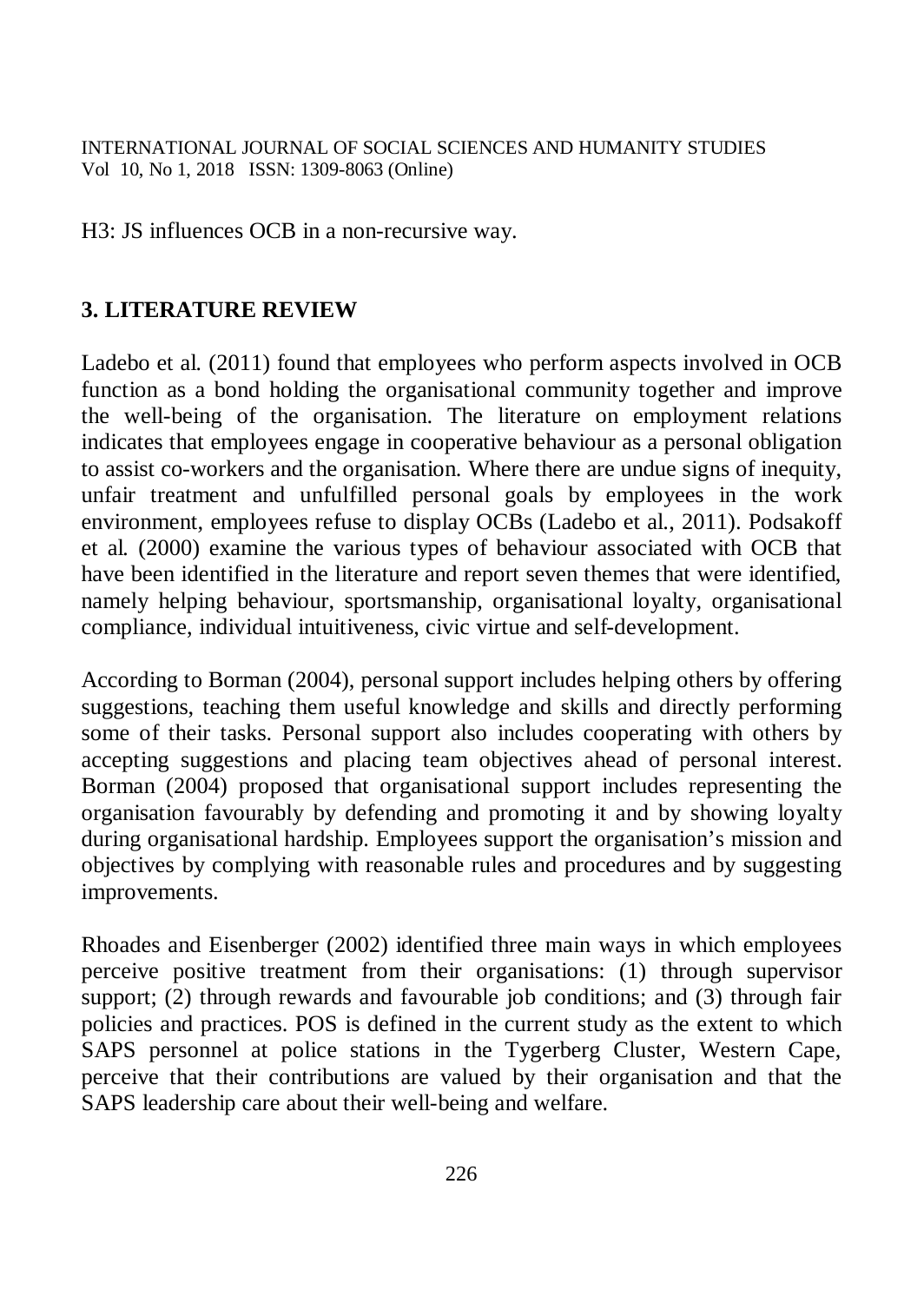A significant relationship exists between OCB and the extent to which employees believe that their contributions are valued by their organisation and that their wellbeing is genuinely cared for (Bolino & Turnley, 2005). Employees are more likely to engage in citizenship behaviour when they feel that their organisation really considers their goals and values and cares about their opinions. Under these circumstances, employees are more willing to forgive honest mistakes and to help the organisation if a special favour is needed (Podsakoff et al*.,* 2000).

According to Bishop et al. (2002), Rhoades and Eisenberger (2002) and Ladebo et al*.* (2011), POS has been widely reported to be related to OCB and commitment. Piercy, Cravens, Lane and Vorhies (2006) found that the employee's belief about the organisation's commitment to him or her is a basis for reciprocity in a social exchange associated with higher levels of OCB and in-role performance. According to Piercy et al. (2006), the POS construct offers substantial potential in developing productive management actions. Ehsani, Sofdel, Amiri, Masrur and Hossini (2013) and Muhammad (2014) found that POS plays an important role in determining JS and organisational commitment. POS also leads to increased performance (Eisenberger, Armeli, Rexwinkel, Lynch and Rhoades, 2001) and reduced turnover (Rhoades & Eisenberger, 2002; Tumwesigye, 2010), while Jilke (2014) has shown that, there is a positive relationship between JS and public service performance. POS fully mediates the relationship between management communication and both in-role and extra-role performance (Neves & Eisenberger, 2012). Duffy and Lilly (2013) confirm the findings of Eisenberger et al. (2001) that a positive relationship exists between POS and OCB.

# **4. RESEARCH METHODOLOGY**

# **4.1 Sampling design**

This study was conducted in the Tygerberg Cluster, which consists of seven police stations, namely Bellville, Goodwood, Parow, Kraaifontein, Brackenfell, Durbanville and Bothasig ( $N=1002$ ). A systematic stratified sample of 400 was drawn and the Human Resources Officer at each station distributed and collected the questionnaires from the selected individuals. A return rate of 74.5 percent was achieved when 298 useable questionnaires were returned.

# **4.2 Measures**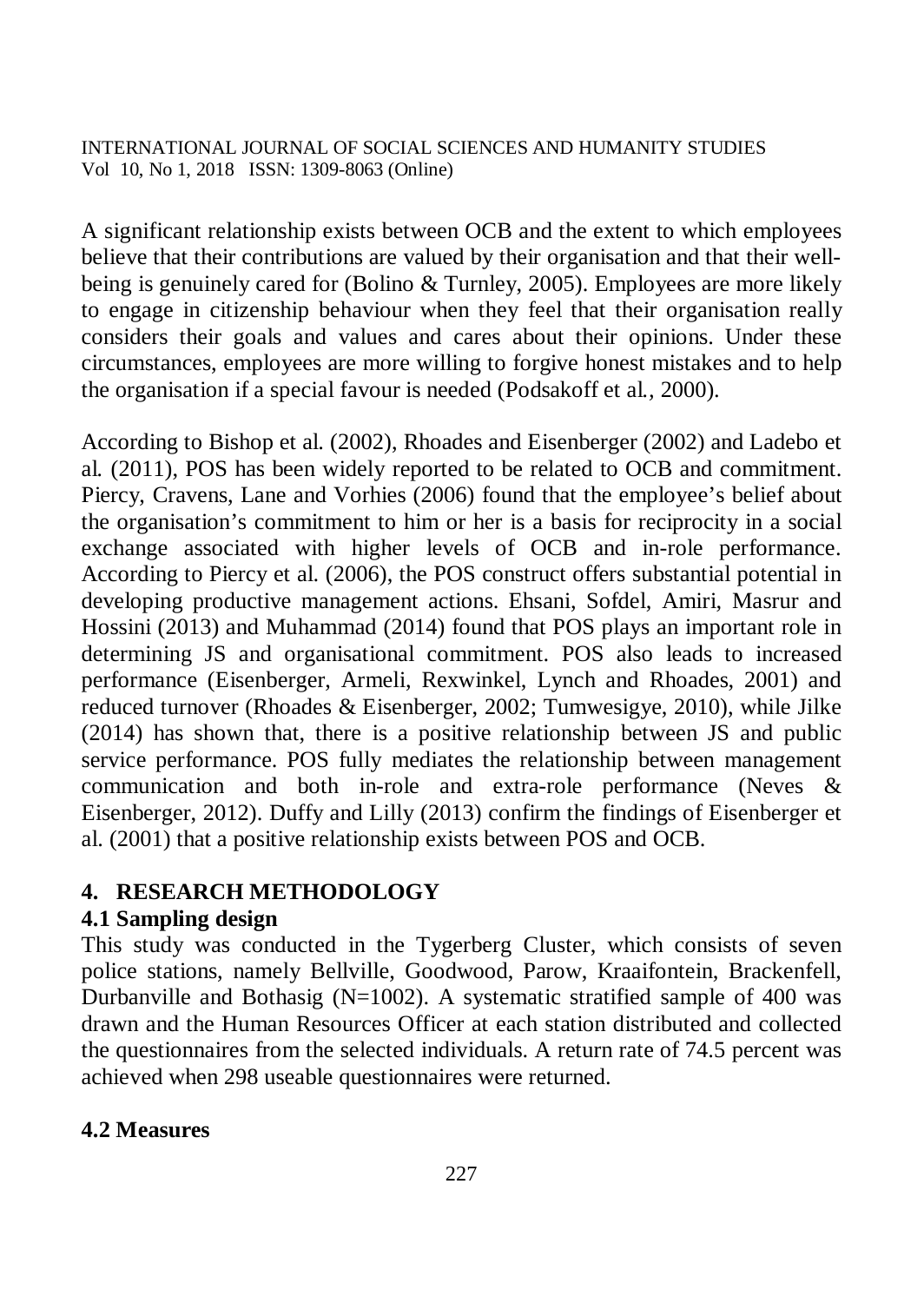The questionnaire consisted of four sections. S**ection A** was developed to obtain an indication of the demographic or biographic information of the participants. Respondents were asked to provide data such as age, gender, post level, years of service with the SAPS, marital status and highest educational qualification. **Section B** intended to measure the participants' POS by using the survey of POS developed by Eisenberger et al. (1986). The measure consists of eight items that measure an employee's perception of the degree to which the organisation values the worker's contributions and nine items, which measure the employee's perceptions about actions that the organisation might take that would affect the well-being of the employee. **Section C** intended to measure the participants' JS. The JS index developed by Schriesheim and Tsui in 1980 and reprinted by Fields (2013) was used. This measure consists of six items, which describe the degree of overall JS with the work itself, supervision, co-workers, pay, promotion opportunities and the job in general. **Section D** intended to measure the OCB of the participants and is based on Organ's (1988) five-dimensional model of OCB, which is designed to assess the following dimensions: courtesy, civic virtue, conscientiousness, altruism and sportsmanship. Respondents used a seven-point Likert scale to indicate the extent of their agreement with the statements in all sections.

As the reliability of a scale depends on the population in which it is administered (Norusis, 2009) the 17 items concerned with JS in Section B of the questionnaire were subjected to a factor analytic procedure (PCA) and two first-order factors resulted (similar to that of Eisenberger et al., 1986). They were named 'perceived support from the organisation' (FB1.1 with Alpha of 0.898) and satisfaction of socio-emotional needs by the organisation (FB1.2 with Alpha of 0.836). However, as these two factors were highly correlated  $(r=0.897; R2=0.8046)$  it is likely that these two dimensions form one more general dimension named "Perceived Organisational Support" (POS). A second-order factor analysis was conducted and one factor resulted which explained 74.50% of the variance present.

A similar exploratory procedure was followed for the 10 items in Section C which related to the construct of JS (PCA with Oblimin rotation) and three first-order factors were formed. The first factor contained three items and these items were all related to satisfaction with benefits and rewards received. The second grouping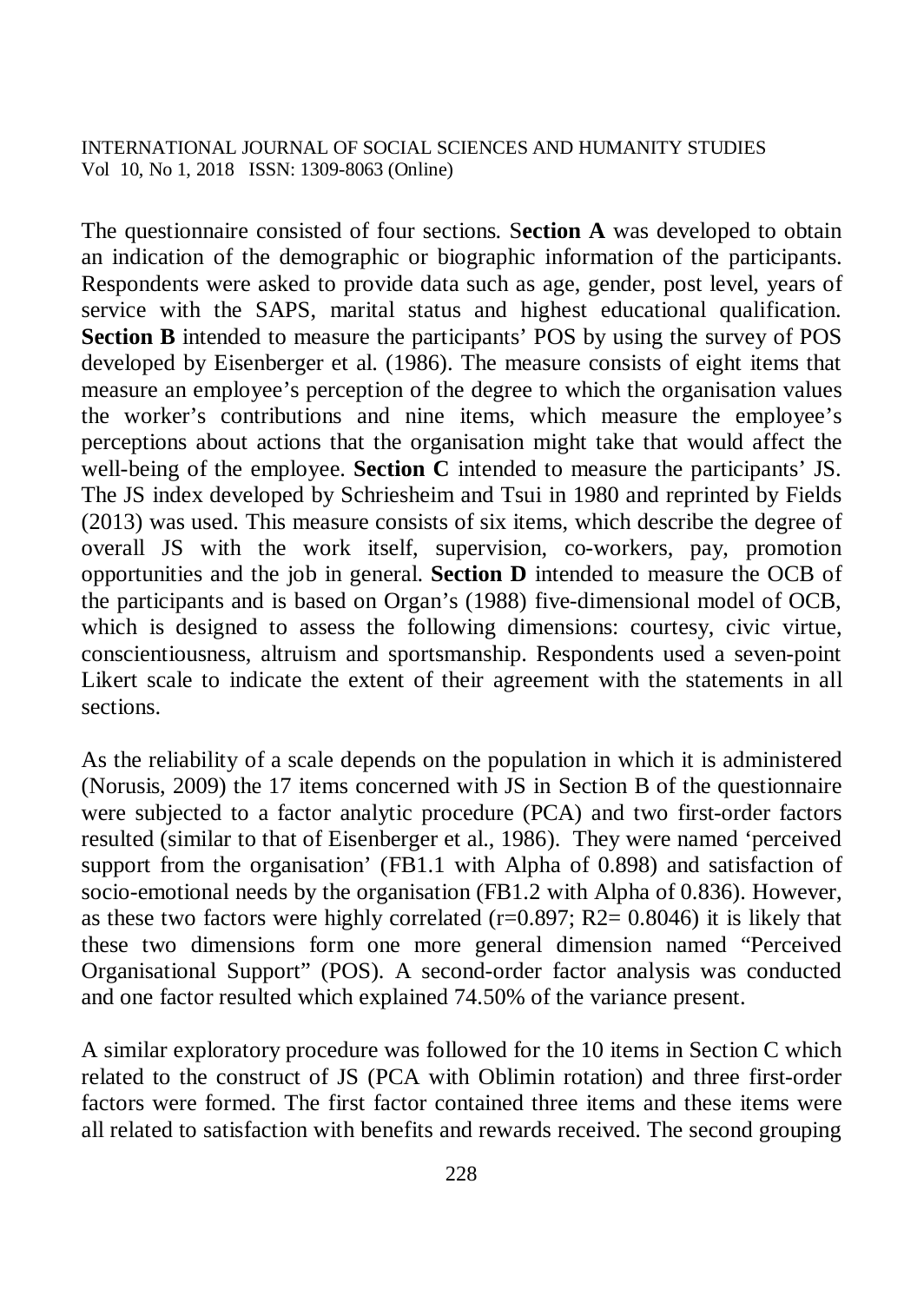of items were related to satisfaction with the internal work environment and contained three items which had their scales inverted. The third first-order factor also contained three items which all referred to satisfaction with the interpersonal relationships with supervisors. The three first-order factors all had reliabilities of between 0.581 and 0.633. As all three were significantly correlated with one another they were likely to form one multidimensional construct related to JS. A second-order factor analytic procedure resulted in one factor which explained 57.3% of the variance present.

The 20 items in Section D which related to OCB were also subjected to a factor analytic procedure as above and as the five first-order factors were all significantly correlated with one another a second-order factor analytic procedure was performed. One factor which explained 54.02% of the variance present resulted and was named OCB.

### **5. RESULTS AND DISCUSSION**

### **5.1 Descriptive statistics of the sample**

The majority of respondents were coloured (123, 41.3%), married (174, 58.4%), males (191,64.1%), 34-41 years old (97,32.6%), matriculated (202, 67.8%) and with 6-10 years' work experience (98, 32.1). They were regarded as representative of the target population.

#### **5.2 Accuracy analysis**

The Statistical Package for Social Sciences (SPSS) 22.0 and AMOS 22.0 were used to conduct the statistical analysis. Exploratory factor analysis (EFA) (in the form of PCA and PFA) was used to investigate the extent the observed or manifest variables, as contained in the questionnaire, were generated by the underlying constructs of OCB, POS and JS. Confirmatory factor analysis (CFA) was performed to examine the reliability and convergent and discriminant validity of the multi-item construct measures. As all the factor loadings are above 0.5, the measurement instruments are regarded as valid. The internal reliability of each construct was assessed using the standardised Cronbach coefficient alpha and the results are shown in Table 1, which indicates coefficients ranging from 0.720 to 0.901, which is above the threshold of 0.70 and, therefore, regarded as satisfactory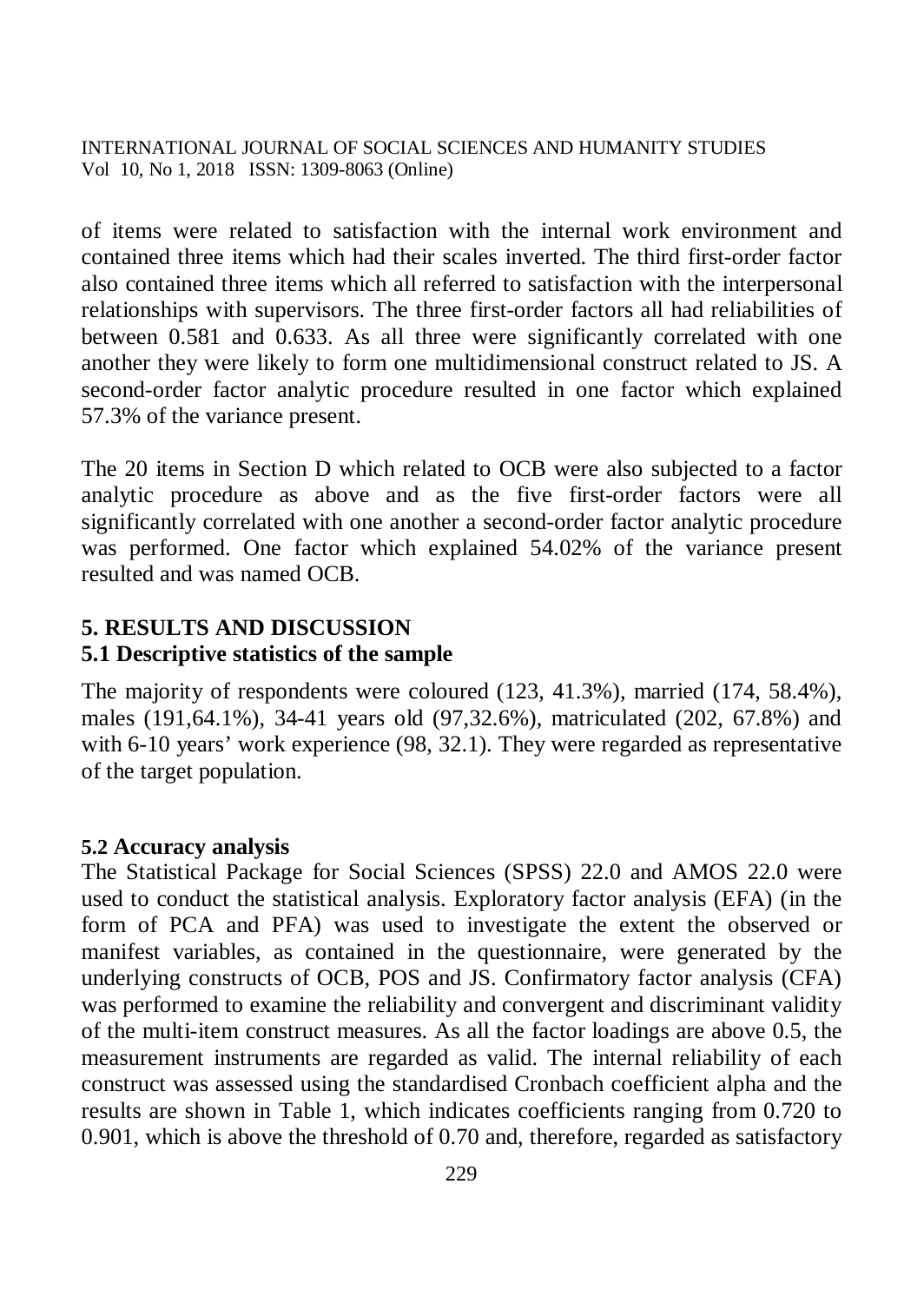### (Ursachi, Horodnic & Zait, 2015).

#### **Table 1: Accuracy analysis statistics**

| <b>Research construct</b>            | Average mean | <b>Factor loading</b> | Cronbach alpha |
|--------------------------------------|--------------|-----------------------|----------------|
| Perceived organisational support     | 3.32         | 0.70                  | 0.901          |
| <b>Job</b> satisfaction              | 3.36         | 0.71                  | 0.720          |
| Organisational citizenship behaviour | 5.19         | 0.57                  | 0.894          |

Of the three behavioural constructs investigated, OCB had the highest factor mean (5.19) and this suggests that a sort of self-serving bias could be present as public perceptions regarding the SAPS and service delivery are not very positive. In addition, many of the items refer to assistance given to colleagues and not to members of the public. For example, serving on the Community Policing Forums (CPFs), which is part of the partnership policing focus of SAPS, did not receive a favourable response. Although some CPFs work well, the majority are perceived to be poorly supported. The relatively high mean score of the respondents with respect to OCB (5.19) thus stands in stark contrast to the relatively low scores of the other two constructs, namely POS (3.36) and JS (3.32) and is likely to influence the correlations between these constructs in unexpected ways.

#### **5.3 Correlation between POS, JS and OCB**

| <b>Lavit 4. Cultuations</b> |            |         |      |
|-----------------------------|------------|---------|------|
| <b>RESEARCH CONSTRUCT</b>   | <b>POS</b> | JS      | OCB  |
| <b>POS</b>                  | .000       |         |      |
| <b>JS</b>                   | $.692*$    | .000.   |      |
| <b>OCB</b>                  | $-.150$    | $-.135$ | .000 |

#### **Table 2: Correlations**

\*. Correlation is significant at the 0.05 level (2-tailed).

The relationship between the constructs of POS and OCB is negative; meaning that as POS increases, OCB decreases. This finding is contradictory to those of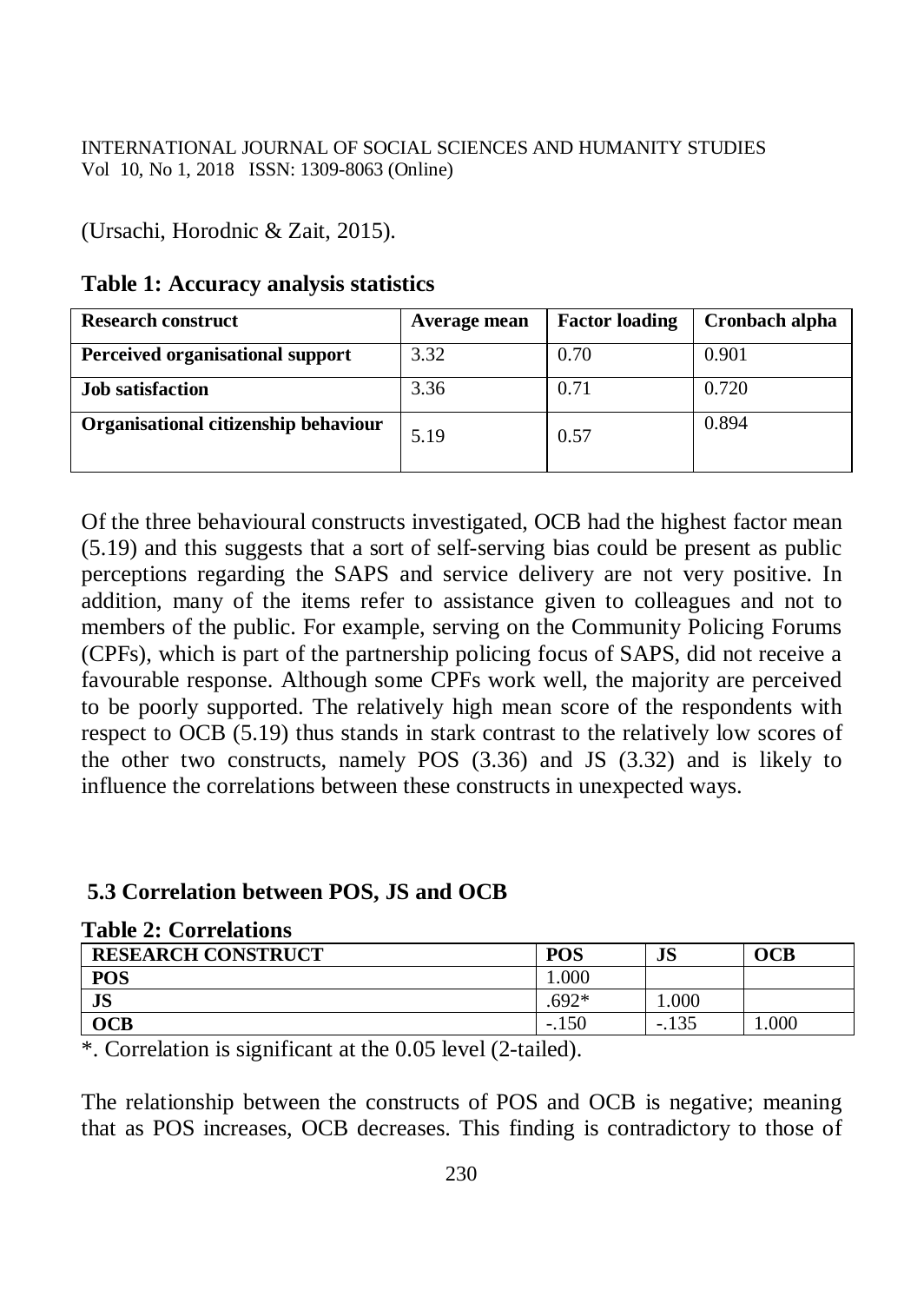Neves  $\&$  Eisenberger (2012), and Duffy and Lilly (2013) and seems to be intuitively a strange finding as it indicates that as one variable increases the other decreases by a proportionate amount. It is difficult to explain why this relationship is negative. One should remember that the SAPS are linked to support from the government and that morale in the SAPS is presently low (Lepule, 2016). It is also possible that the OCB is related to what the individual does regarding extra effort above and beyond duty, whereas POS is not done by a person, but rather something done to a person. Hence, it could be possible that as the individual person in the SAPS exerts greater efforts, the organisation sees no need to provide any additional support and hence, aspects such as recognition of good work go unnoticed. The other possibility is that self-serving bias unduly influence perceptions of OCB and hence, a high OCB might actually be due to the influence of self-perception or of being biased.

The correlation between JS and OCB is again a negative one and hence, as OCB is perceived to be increasing, JS is decreasing by a proportionate amount. Again, this seems intuitively strange. Why should JS be perceived as increasing when OCB is perceived to be decreasing? It is possible that the self-serving bias present in self-perceptions of OCB gives an over-optimistic perception regarding one's service to the public, which goes over and beyond the call of duty. A supervisor's rating of OCB may have presented a more realistic picture regarding OCB and removed some of the self-serving bias present in self-perceptions of the additional duties one does. It is also highly likely that police officials in South Africa stick very closely to their job descriptions and do not readily perform work perceived as "not being part of my job description". The factor mean of 5.19 obtained for OCB was also high relative to the other two constructs, namely JS and POS. It is thus possible that the self-serving bias of OCB would have been offset by ratings from supervisors to the extent that the person is actually involved in behaviours relating to OCB.

The data in Table 2 indicate a positive correlation between JS and POS. This, for example, suggests that as the POS increases so will the proportion of JS also increase. However, correlation says nothing about the direction of causality and one can merely speculate that as POS is perceived to be positive and improving, one's satisfaction with one's job will also increase. The correlations were all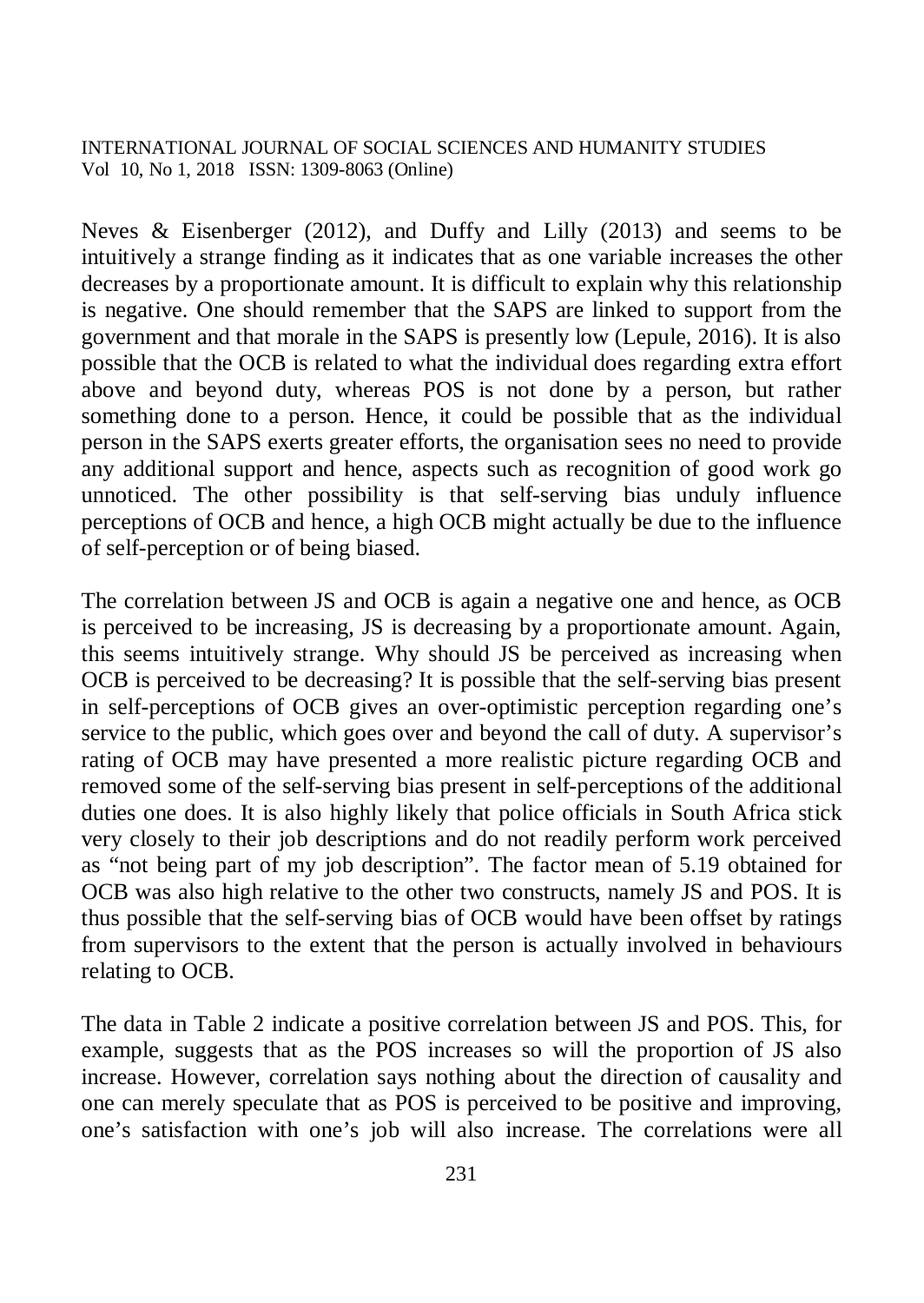significant but there is the possibility of shared variance between the constructs and hence, partial correlation should be able to indicate if a third variable is contaminating the relationship. The partial correlation indicates that there is a slight influence but it is only the relationship between POS and JS, which remains significant. In order to assist with the direction of the causality between POS and JS, SEM was applied to the data and the results are discussed in the next section. This research, conducted within the context of the SAPS, thus could not find any significant relationship between OCB and JS or OCB and POS. The common factor seems to be OCB and it is possible that this construct is one more applicable to the private sector than to the public sector in the context of South Africa.

### **5.4 Structural equation modelling**

| Tanic S.<br>Dunmary or postulated pathways between I Oby 8D and OCD |          |            |                |  |  |  |
|---------------------------------------------------------------------|----------|------------|----------------|--|--|--|
| <b>Postulated pathway</b>                                           | CR       | p-value    | <b>Result</b>  |  |  |  |
| Employee perception of POS to JS                                    | 2.288    | $0.022**$  | Accepted at 5% |  |  |  |
| Employee perception of JS to POS                                    | 5.995    | $0.000***$ | Accepted at 1% |  |  |  |
| Employee perception of JS to OCB                                    | $-0.026$ | 0.830      | Not accepted   |  |  |  |
| Employee perception of OCB to JS                                    | $-1.199$ | 0.230      | Not accepted   |  |  |  |
| Employee perception of POS to OCB                                   | $-0.054$ | 0.538      | Not accepted   |  |  |  |
| Employee perception of OCB to POS                                   | $-0.890$ | 0.373      | Not accepted   |  |  |  |

**Table 3: Summary of postulated pathways between POS, JS and OCB** 

\*\* = Statistically significant at the 5 percent level (t  $> 1.96$ ) \*\*\* = Statistically significant at the 1 percent level  $(t > 2.58)$ 

The data in Table 3 indicate that the postulated pathway between JS and POS is the only one that fits the data available. The causal effect is strongest from perceived JS towards POS. The model fit coefficients were: 0.970 *IFI*  $\chi^2 = 1.768$ ;  $p < 0.005$ ; SRMR = 0.054; GFI = 0.946; NFI = 0.934; CFI = 0.972; RMSEA = 0.051;

This finding supports those of Ehsani, Sofdel, Amiri, Masrur and Hossini (2013) and Muhammad (2014). It thus appears as if police officials in the Tygerberg Cluster see JS as having a causal influence on POS. The reciprocal effect of POS causing JS is weaker and substantially less significant.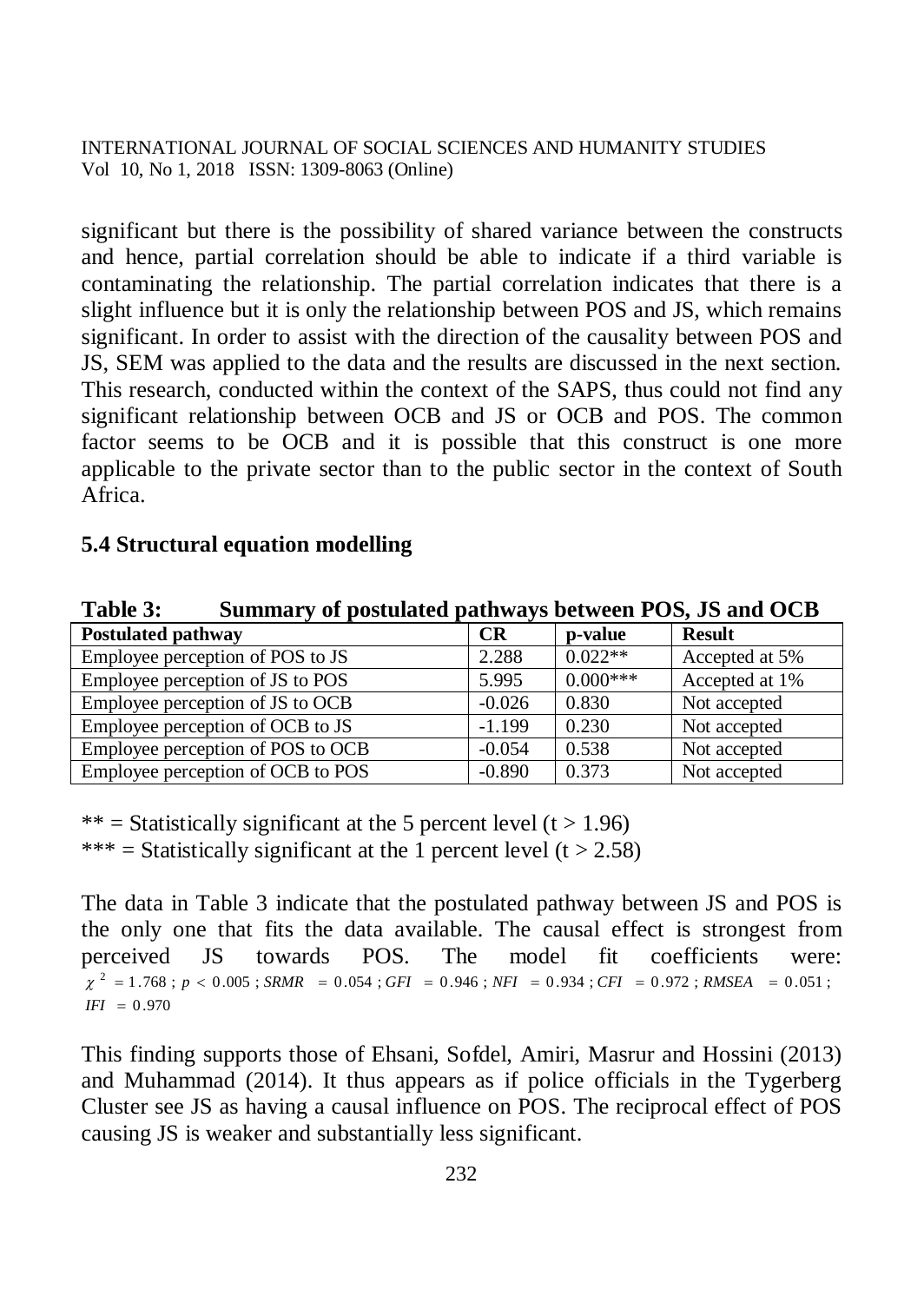# **5.5 Significance of differences between three or more independent groups regarding the three factors**

Multivariate differences with respect to three or more groups were investigated using MANOVA. The vectors of the groups were compared first using a suitable multivariate test such as Wilk's Lambda. If differences were encountered at this multivariate level then univariate differences were investigated using ANOVA. Any differences found here used a pair-wise comparison such as the Hochberg GT2 and the Dunnett T3 test for further investigation. Only those independent groups where significant differences were found will be discussed. With respect to POS, the Black respondents had the highest factor mean score and tended towards neutrality regarding POS. The Black respondents differed statistically significantly from the White respondents who tended to partially disagree with POS.

With respect to OCB, the White and Coloured respondents partially agreed with the construct whilst the Black respondents were more neutral regarding it. Both Coloured and White respondents thus differed statistically significantly from the Black respondents with respect to perceived OCB with Black respondents agreeing with this construct to the smallest extent. Thus, the practical effect of race on OCB is important. It is possible that the Coloured and White respondents feel that they have to do more than what is expected from them regarding OCB. The five age categories were collapsed to four. The only statistically significant difference that could be found was with respect to the youngest age group (18 to 33 years) who had the lowest mean score and the 42 to 49-year age group who had the highest mean score for OCB. The older respondents agreed more strongly with OCB than did the younger age group. There is a statistically significant difference between the least number of years of service (1-10 years) and the most years of service  $(21 + \text{years})$ . This data corroborates the age finding, namely that age and OCB are related in a linear way, meaning that the older one becomes the more one displays behaviours, which are illustrative of the OCB construct. It is possible that this could be because of the older police officials being selected and recruited using different criteria and methods. They are perceived to still be from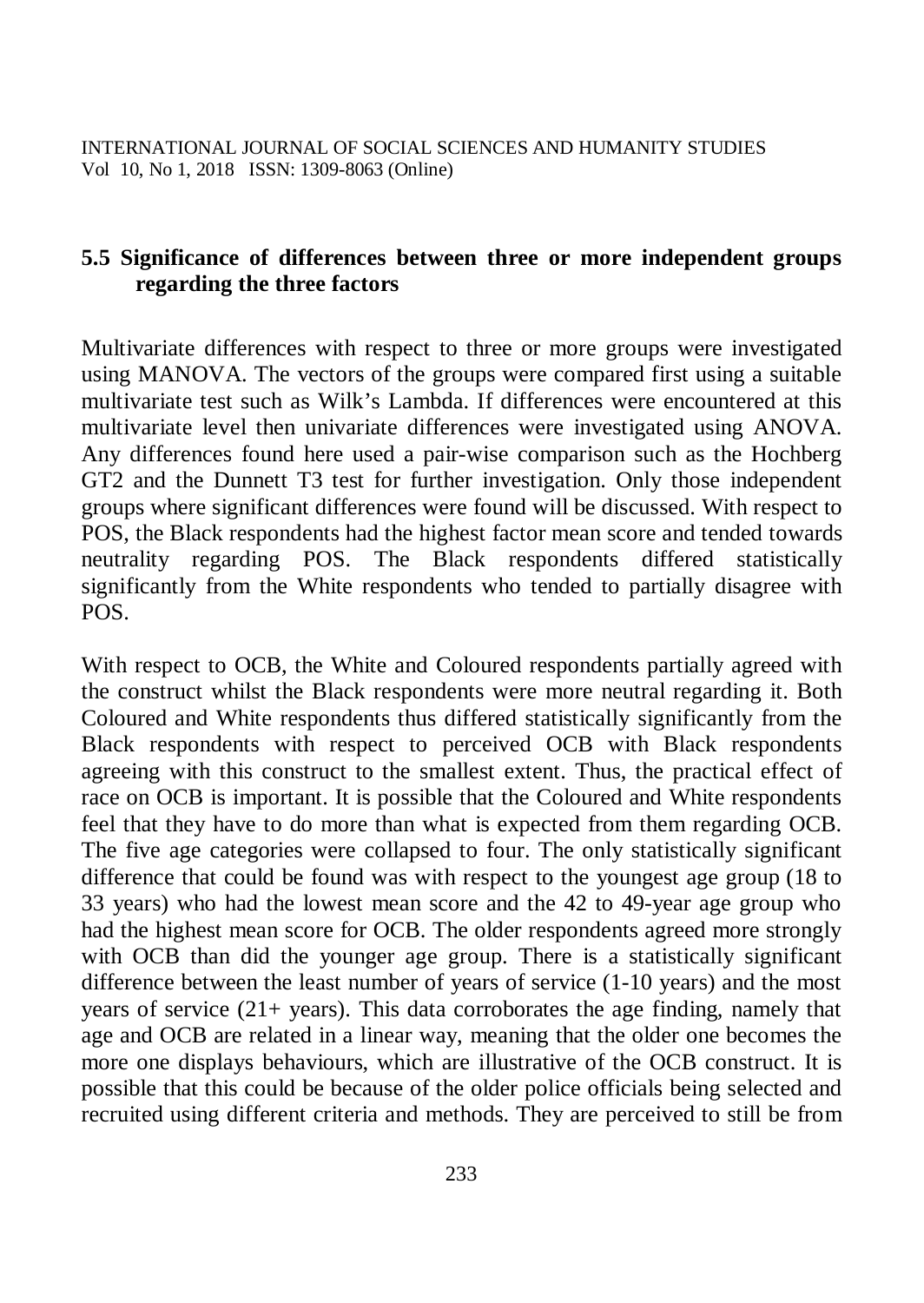the 'old school' where being a police official was regarded as a 'calling' and not 'just a job'.

### **6. RECOMMENDATIONS AND LIMITATIONS**

When considering the constructs of POS, JS and OCB used in this research then it is suggested that POS can be used with the items provided. However, JS probably contained too few items in the construct used and more items relating to JS should be added. The items representing OCB should be carefully worded and some items reducing the response bias should also be considered.

Taking the important role which the SAPS could play in ensuring safety and security in SA into consideration, it is important that recommendations are made to assist SAPS in fulfilling their constitutional obligations. Therefore, it is important that strategies and actions be taken to increase the JS among police officials. This will result in an increase in JS, which is important for its relevance to job-related behaviour such as productivity, absenteeism, turnover rates and employee relations. This is one way of addressing the present low morale of police officials and possibly of changing public perceptions about the service delivery of the SAPS in the Tygerberg Cluster. The concepts of distributive, procedural and interactional justice are of particular importance when the performance of police officials is determined and interventions are planned and hence their impact on constructs such as POS, OCB and JS are also critically important. Commanders must be sensitive towards the importance of a supportive organisational environment, which stimulates perceptions of fairness in police officials reporting to them. These positive perceptions will enhance OCB amongst police officials on station level. Police officials on supervisory or officers' level must be competent and well trained in leadership skills. Current leadership programs should be assessed in terms of transfer of learning to the work place. Strategies need to be formulated of how all these three constructs (JS, POS and OCB) can be improved. These strategies should include training and development strategies to enable promotion and appointment based on the competence of officials only. Quality exit interviews should be utilised as a source of important information. The percentage service termination in relation to the value of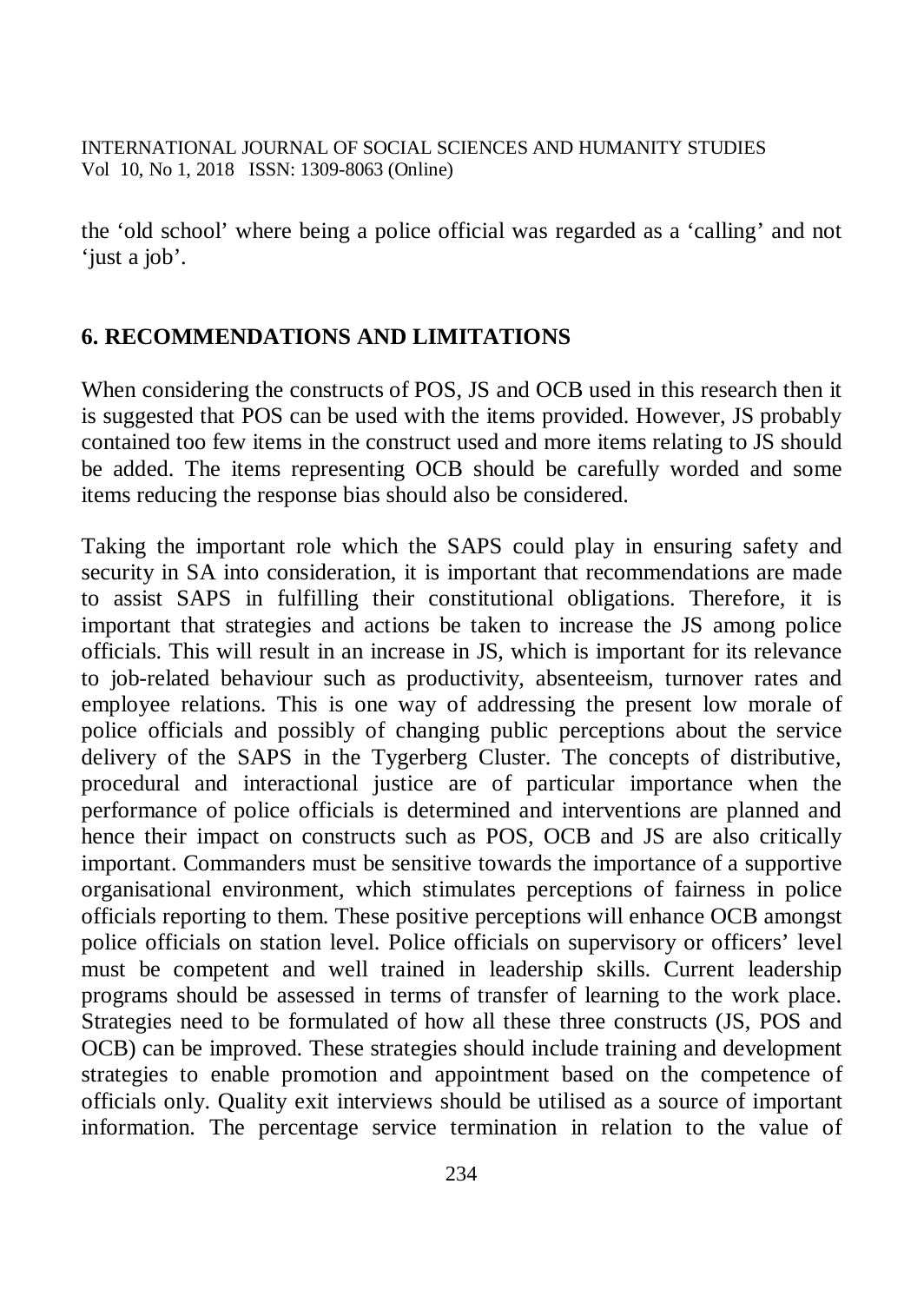competency lost should be assessed and strategies should be put in place to retain talent.

This research study contributes towards the academic and practical environments. However, there are some limitations, which open avenues for further future research. Data were collected from police officials at police stations in the Tygerberg Cluster in the SAPS. The research study can also be done in other clusters and environments in the SAPS to enable a comparison between the findings. Data can also be collected in other government departments to assess if these findings can be generalised in the public service environment. The questionnaire can be adapted to allow supervisor rating of the behavioural construct, OCB. A supervisor's rating of OCB may have presented a more realistic picture regarding OCB and removed some of the self-serving bias present in self-perceptions of the additional tasks one does. This will enable a more objective rating of this construct. The negative implications to OCB (self-serving and impression-building) can also be identified and addressed. Future research should also incorporate the impact of the low JS, POS and OCB of police officials on the intention of police officials to leave the SAPS. Future research should be conducted to determine why the behavioural constructs, JS and POS measured so low and it is recommended that this gap be filled by means of a qualitative study.

# **BIBLIOGRAPHY**

Bishop, J.W., Goldsby, M.G. & Neck, C.P. (2002). Who goes? Who cares? Who stays? Who wants to? The role of contingent workers and corporate layoff practices. *Journal of Managerial Psychology,* 17(4), 298-315.

Blau, P.M. (1964). Exchange and power in social life. New York: Wiley.

Bolino, M.C., Turnley, W.H. & Bloodgood, J.M. (2002). Organizational citizenship behaviour and the creation of social capital in organizations. *The Academy of Management Review,* 27(4), 505-522.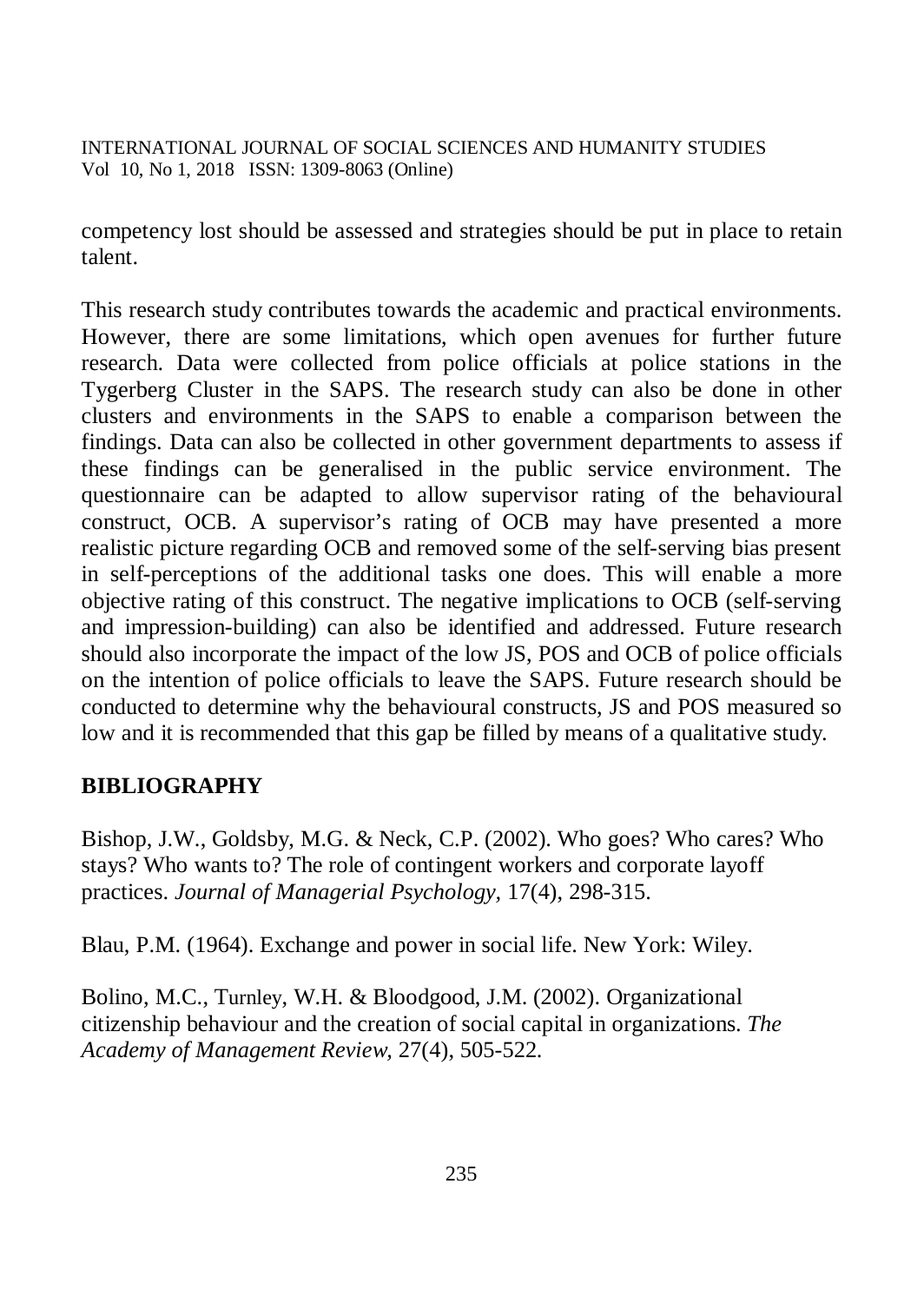Bolino, M.C. & Turnley, W.H. (2005). The personal costs of citizenship behaviour: the relationship between individual initiative and role overload, job stress, and work-family conflict. *Journal of Applied Psychology*, 90, 740-748.

Borman, W.C. (2004). The concept of organizational citizenship. *American Psychological Society,* 13(6), 238-241.

Colakoglu, U., Culha, O., Atay, H. (2010). The effect of perceived organizational support on employees' affective outcomes: evidence from the hotel industry. *Tourism and Hospitality Management*, 16(2), 125-150.

Duffy, J.A. & Lilly, J. (2013). Do individual needs moderate the relationships between organizational citizenship behaviour, organizational trust and perceived organizational support? *Journal of Behavioural and Applied Management,* 185- 197.

Ehsani, M., Sofdel, H.S., Amiri, M., Masrur, F.F. & Hossini, R.N.S. (2013). Relationship between perceived organizational support with job satisfaction and organizational commitment of sports departments' staff. *International Journal of Sport Studies,* 3(12), 1302-1306.

Eisenberger, R., Armeli, S., Rexwinkel, B., Lynch, P.D. & Rhoades, L. (2001). Reciprocation of perceived organisational support. *Journal of Applied Psychology*, 86(1), 42-51.

Eisenberger, R., Huntington, R., Hutchinson, S. & Sowa, D. (1986). Perceived organizational support. *Journal of Applied Psychology,* 71(3), 500-507.

Eisenberger, R., Stinglhamber, F., Vandenberghe, C., SUCHARSKI, I.L. & Rhoades, L. (2002). Perceived supervisor support: contributions to perceived organizational support and employee retention. *Journal of Applied Psychology*, 87(3), 565-573.

Faull, A. (2013). Towards a 'new professionalism' for the South African Police Service. *South African Review of Sociology*, 44(2), 18-35.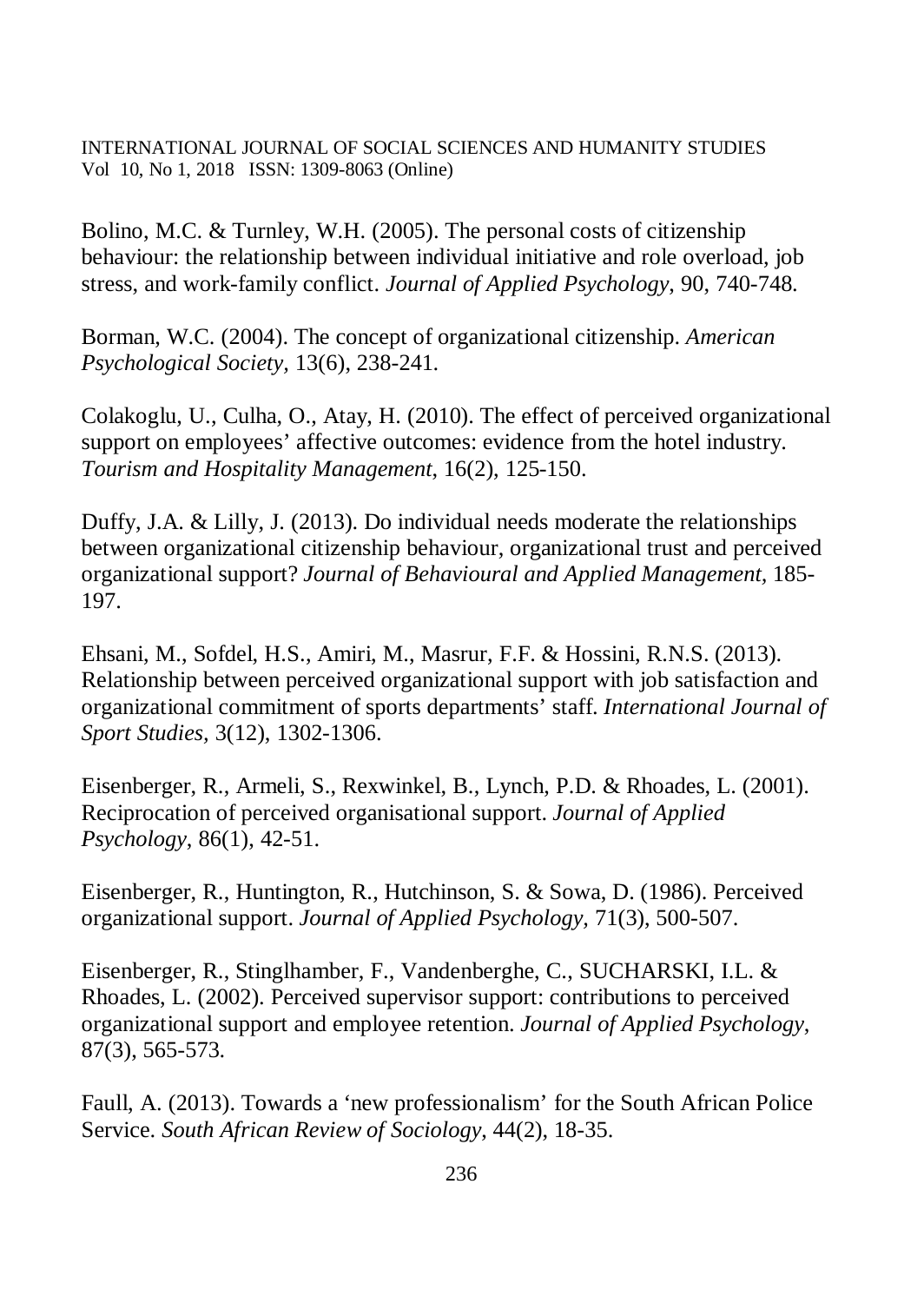Fields, D.L. (2013). Taking the measure of work: a guide to validated scales for organizational research and diagnosis*.* United States of America: Information Age Publishing.

Jilke, S. (2014). Job satisfaction and regime change: evidence from a natural experiment. *International Public Management Journal*, 1-31.

Kazemipour, B.S., Amin, S.M., & Pouseidi, B. (2012). Relationship between workplace spirituality and organizational citizenship behaviour among nurses through mediation of affective organizational commitment. *Journal of Nursing Scholarship,* 44(3), 302-310.

Ladebo, O.J., Abubaker, B.Z. & Adamu, C.O. (2011). Nigerian agriculture workers' outcomes from perceived organizational support and protestant work ethics: job satisfaction as a mediator. *South African Journal for Industrial Psychology,* 37(1), 1-8

Lepule, T. (2016). Save our SAPS. *Daily Voice*, p.4, 18 Feb.

Muhammad, A.H. (2014). Perceived organizational support and organizational citizenship behaviour: The case of Kuwait. *International Journal of Business Administration,* 5(3), 59-72.

Nadiri, H. & Tanova, C. (2010). An investigation of the role of justice in turnover intentions, job satisfaction, and organizational citizenship behaviour in hospitality industry. *International Journal of Hospitality Management,* 29, 33-41.

Neves, P. & Eisenberger, R. (2012). Management communication and employee performance: The contribution of perceived organisational support. *Human Performance*, 25, 452-464.

Norusis, M.J. (2009). PASW Statistics 18 Statistical Procedures Companion. Upper Saddle River, NJ: Prentice Hall.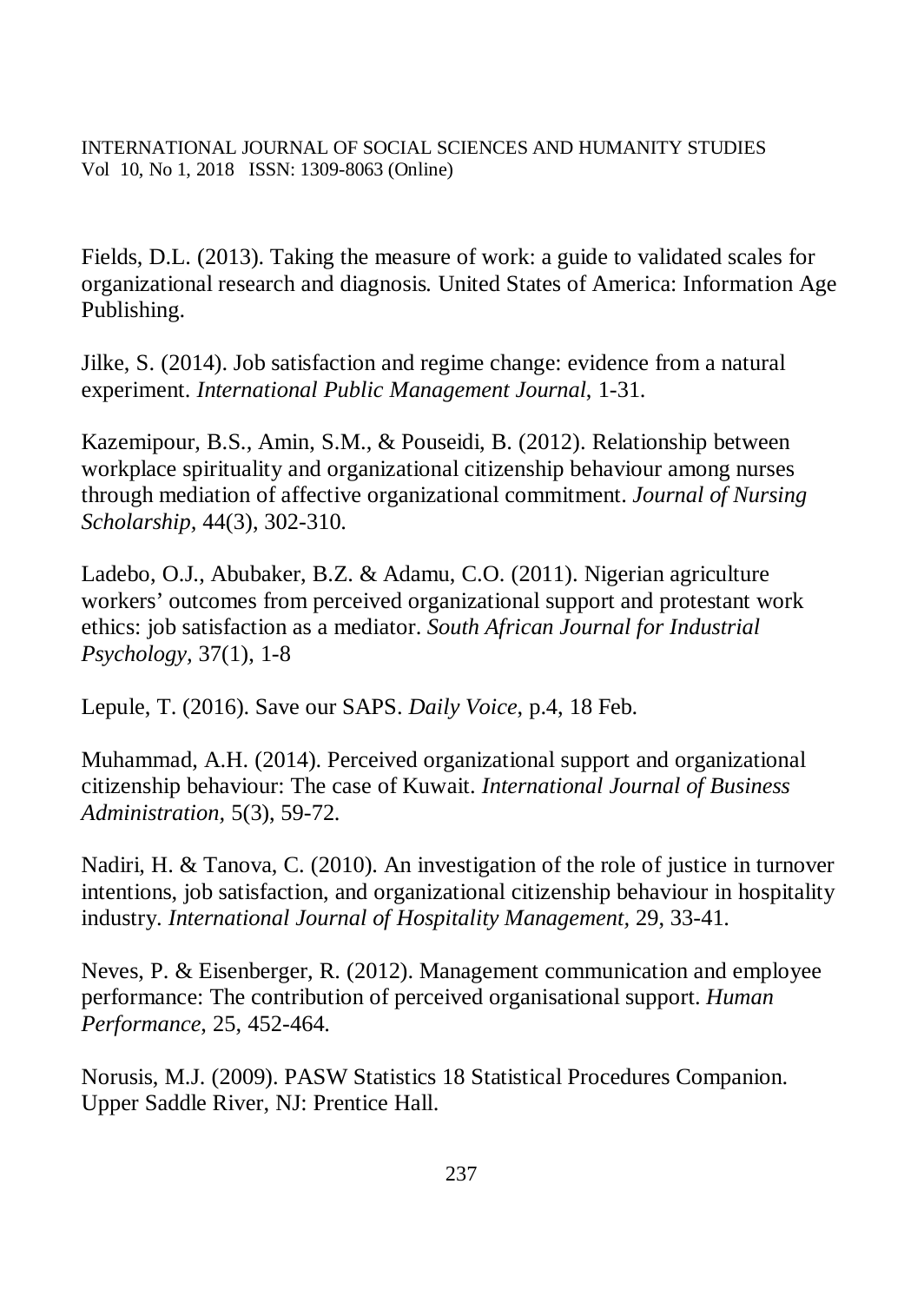Organ, D.W. (1988). Organizational citizenship behaviour: The good soldier syndrome. Lexington, MA: Lexington Books.

Organ, D.W. (1997). Organizational citizenship behaviour: it is construct clean-up time. *Human Performance,* 10(2), 85-97.

Piercy, N.F., Cravens, D.W., Lane, N. & Vorhies, D.W. (2006). Driving organizational citizenship behaviours and salesperson in-role behaviour performance: The role of management control and perceived organizational support. *Journal of the Academy of Marketing Science,* 34(2), 244-262.

Podsakoff, P.M., & Mackenzie, S.B. (1997). Impact of organizational citizenship behaviour on organizational performance: A review and suggestions for future research. *Human Performance,* 10(2), 133-151.

Podsakoff, P.M., Mackenzie, S.B., Paine, J.B. & Bachrach, D.G. (2000). Organizational citizenship behaviours: A critical review of the theoretical and empirical literature and suggestions for future research*. Journal of Management,*  26(3), 513-563.

Podsakoff, P.M., Whitting, S.W., Podsakoff, N.P. & Blume, B.D. (2009). Individual and Organizational-level consequences of organizational citizenship behaviours: A meta-analysis. *Journal of Applied Psychology,* 94(1), 122-141.

Republic of South Africa. Department of Safety and Security. (2010). Strategic Plan 2010-2014. Report. Pretoria: Government Printers.

Rhoades, L. & Eisenberger, R. (2002). Perceived organisational support: a review of the literature. *Journal of Applied Psychology*, 87(4), 698-714.

Tumwesigye, G. (2010). The relationship between perceived organizational support and turnover intentions in a developing country: the mediating role of organizational commitment. *African Journal of Business Management*, 4(6), 942- 952.